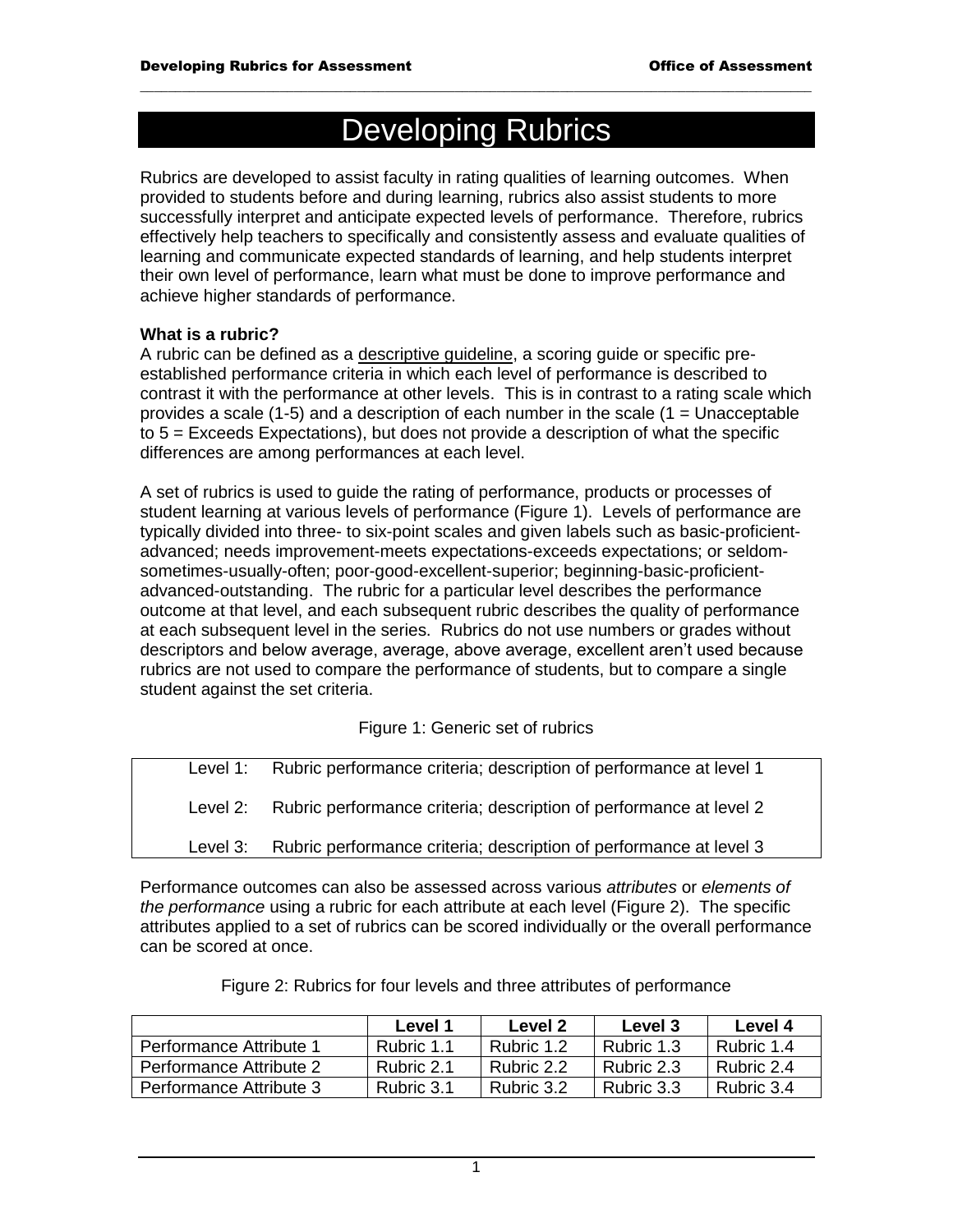The number and type of rating scales and attributes are determined based on the objectives and standards of the performance task. Most any learning task can be considered as a performance for which rubrics can be written. Performance tasks can be a written paper, an oral presentation, daily classroom attendance and participation, attitude or disposition, practice performance in a professional role such as musician, athlete, counselor, attorney, teacher, scientist or mathematician and can even include descriptions of performance on an exam or on a portfolio. The descriptive criteria for each level of performance and the specific attributes of the learning task move the assessment process beyond traditional grading to reinforce clearer criteria for grading.

 $\mathcal{L}_\mathcal{L} = \{ \mathcal{L}_\mathcal{L} = \{ \mathcal{L}_\mathcal{L} = \{ \mathcal{L}_\mathcal{L} = \{ \mathcal{L}_\mathcal{L} = \{ \mathcal{L}_\mathcal{L} = \{ \mathcal{L}_\mathcal{L} = \{ \mathcal{L}_\mathcal{L} = \{ \mathcal{L}_\mathcal{L} = \{ \mathcal{L}_\mathcal{L} = \{ \mathcal{L}_\mathcal{L} = \{ \mathcal{L}_\mathcal{L} = \{ \mathcal{L}_\mathcal{L} = \{ \mathcal{L}_\mathcal{L} = \{ \mathcal{L}_\mathcal{$ 

#### **Types of Rubrics**

#### Holistic Rubrics

The two basic types of rubrics are holistic and analytic. Holistic rubrics ask the evaluator to make a single judgment about the object or behavior being evaluated. If you are using a 4 point holistic rubric to evaluate students' oral presentations, you indicate whether the presentation is a 1, 2, 3, or 4 based on the level at which it meets the described criteria. This is a quick way to provide an overall evaluation of the presentation. Table 1 presents an example of this type of rubric.

| Rating               | <b>Detailed Description of Performance at Each Level</b>                                                                                                                                                                                                                                       |  |  |
|----------------------|------------------------------------------------------------------------------------------------------------------------------------------------------------------------------------------------------------------------------------------------------------------------------------------------|--|--|
|                      |                                                                                                                                                                                                                                                                                                |  |  |
| Inadequate           | The essay has at least one serious weakness. It may be unfocused,<br>underdeveloped, or rambling. Problems with the use of language<br>seriously interfere with the reader's ability to understand what is being<br>communicated.                                                              |  |  |
| <b>Developing</b>    | The essay may be somewhat unfocused, underdeveloped, or rambling,                                                                                                                                                                                                                              |  |  |
| <b>Competence</b>    | but it does have some coherence. Problems with the use of language<br>occasionally interfere with the reader's ability to understand what is<br>being communicated.                                                                                                                            |  |  |
| Acceptable           | The essay is generally focused and contains some development of<br>ideas, but the discussion may be simplistic or repetitive. The language<br>lacks syntactic complexity and may contain occasional grammatical<br>errors, but the reader is able to understand what is being<br>communicated. |  |  |
| <b>Sophisticated</b> | The essay is focused and clearly organized, and it shows depth of<br>development. The language is precise and shows syntactic variety,<br>and ideas are clearly communicated to the reader.                                                                                                    |  |  |

|  | Table 1: Holistic Rubric for Assessing Student Essay* |  |
|--|-------------------------------------------------------|--|
|  |                                                       |  |

\*Source: Allen (2004), p. 139.

#### Analytic Rubrics

Analytic rubrics are used to assess multiple outcomes simultaneously or for multidimensional outcomes and each dimension needs to be rated separately, resulting in multiple judgments about an object or performance. The analytic rubric describes the criteria for each of the judgments. Analytic rubrics provide more useable data than holistic rubrics because the criteria provide strengths and weaknesses and describe the performance at each level in more detail, thus providing more information on what is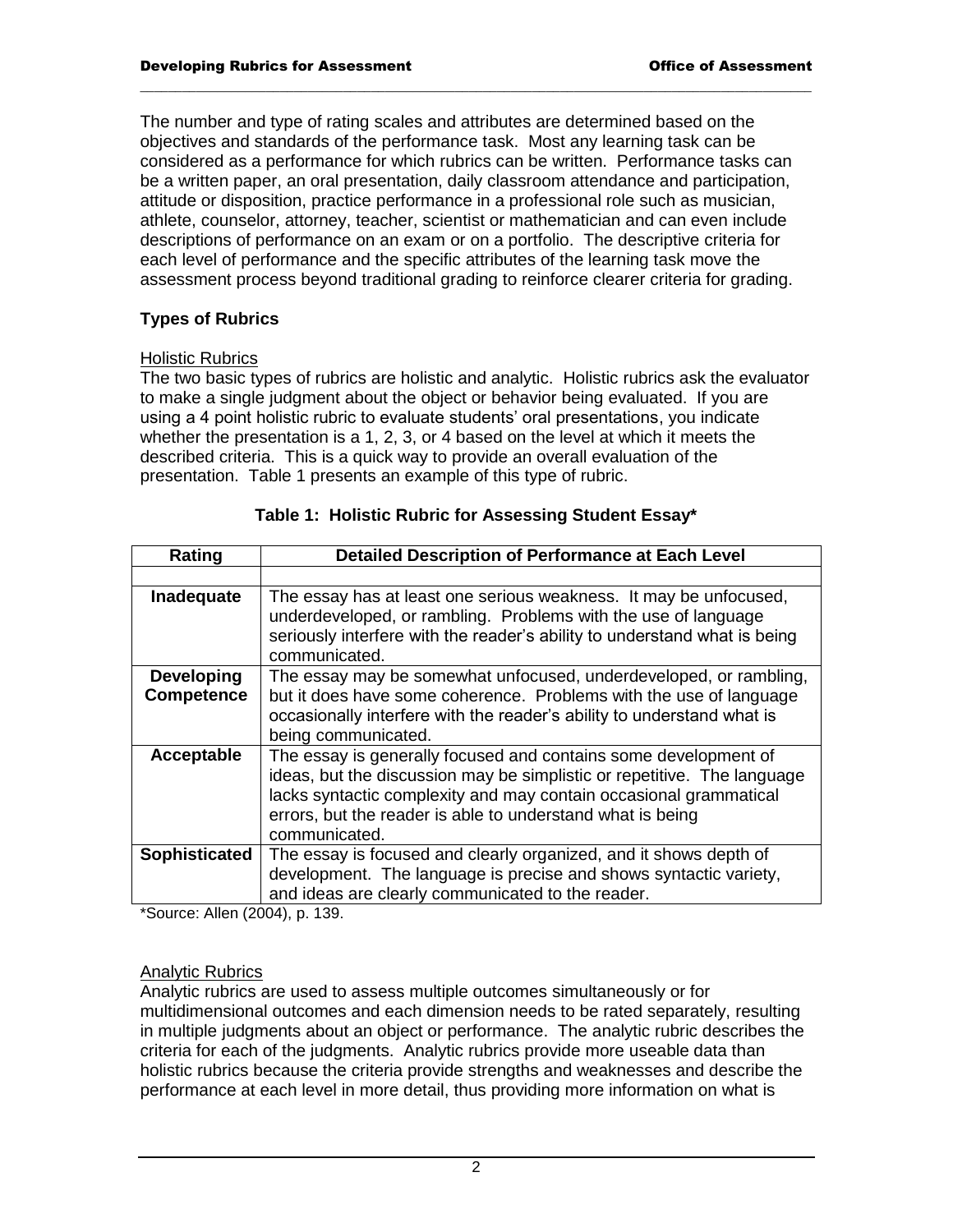lacking in the poorer performance. Table 2 is an example of an analytical rubric for information literacy in a term paper.

|                                          | <b>Below Expectations</b>                                                                                                                                         | <b>Meets Expectations</b>                                                                                                                                                            | <b>Exceeds</b>                                                                                                                            |
|------------------------------------------|-------------------------------------------------------------------------------------------------------------------------------------------------------------------|--------------------------------------------------------------------------------------------------------------------------------------------------------------------------------------|-------------------------------------------------------------------------------------------------------------------------------------------|
|                                          |                                                                                                                                                                   |                                                                                                                                                                                      | <b>Expectations</b>                                                                                                                       |
| <b>Range of</b><br>relevant<br>materials | The paper cites only<br>web sites, has too<br>few primary sources,<br>or frequently cites<br>sources only marginally<br>related to the topic                      | The paper cites<br>Reasonably relevant<br>Web sites, journals,<br>and books, although<br>too few sources are<br>used or key materials<br>that should have been<br>cited are missing. | The paper cites a<br>rich array of relevant<br>web sites, journals,<br>and books, including<br>classic materials<br>related to the topic. |
| <b>Citations</b>                         | The paper fails to cite<br>sources using a<br>consistent, formal, citation<br>style.                                                                              | Most of the citations<br>follow a consistent,<br>formal style, although<br>occasionally citations<br>contain minor errors or<br>provide incomplete<br>information.                   | All citations are<br>complete, accurate,<br>and consistently<br>conform to a formal<br>style.                                             |
| Use of<br><b>Sources</b>                 | Cited materials are<br>poorly integrated into<br>the paper and<br>connections<br>between sources are not<br>noted.                                                | <b>Cited materials</b><br>generally are<br>integrated into the<br>paper, but some<br>important connections<br>between sources are<br>not explored.                                   | Cited materials are<br>well-integrated into<br>the paper and<br>connections<br>between sources<br>are explicitly<br>discussed.            |
| Plagiarism                               | The student fails to cite<br>sources when using<br>other's ideas or fails to<br>include necessary<br>quotation marks or page<br>numbers<br>for direct quotations. | The source of<br>information is generally<br>clear, but occasionally<br>may be ambiguous.<br>Quotations are<br>properly indicated.                                                   | The source of all<br>ideas is carefully<br>documented and<br>quotations are<br>properly indicated.                                        |

| Table 2: Analytic Rubric to Assess Information Literacy |  |
|---------------------------------------------------------|--|
|---------------------------------------------------------|--|

 $\mathcal{L}_\mathcal{L} = \{ \mathcal{L}_\mathcal{L} = \{ \mathcal{L}_\mathcal{L} = \{ \mathcal{L}_\mathcal{L} = \{ \mathcal{L}_\mathcal{L} = \{ \mathcal{L}_\mathcal{L} = \{ \mathcal{L}_\mathcal{L} = \{ \mathcal{L}_\mathcal{L} = \{ \mathcal{L}_\mathcal{L} = \{ \mathcal{L}_\mathcal{L} = \{ \mathcal{L}_\mathcal{L} = \{ \mathcal{L}_\mathcal{L} = \{ \mathcal{L}_\mathcal{L} = \{ \mathcal{L}_\mathcal{L} = \{ \mathcal{L}_\mathcal{$ 

\*Source: Allen (2004), p. 139.

### **Why use Rubrics?**

Developing rubrics helps clarify the expectations you and others have for student performance by providing detailed descriptions of those agreed upon expectations. Well designed rubrics used for assessment increase the reliability and validity and ensure that the information gathered can be used to make changes in the instruction.

Rubrics allow faculty to efficiently assess complex products or behaviors. Once the criteria for a performance are clearly defined, an instructor can align the course with the criteria to help students meet the requirements.

Rubrics that have been defined and agreed upon by all the evaluators increase the likelihood that all evaluators will provide comparable ratings, thus increasing the inter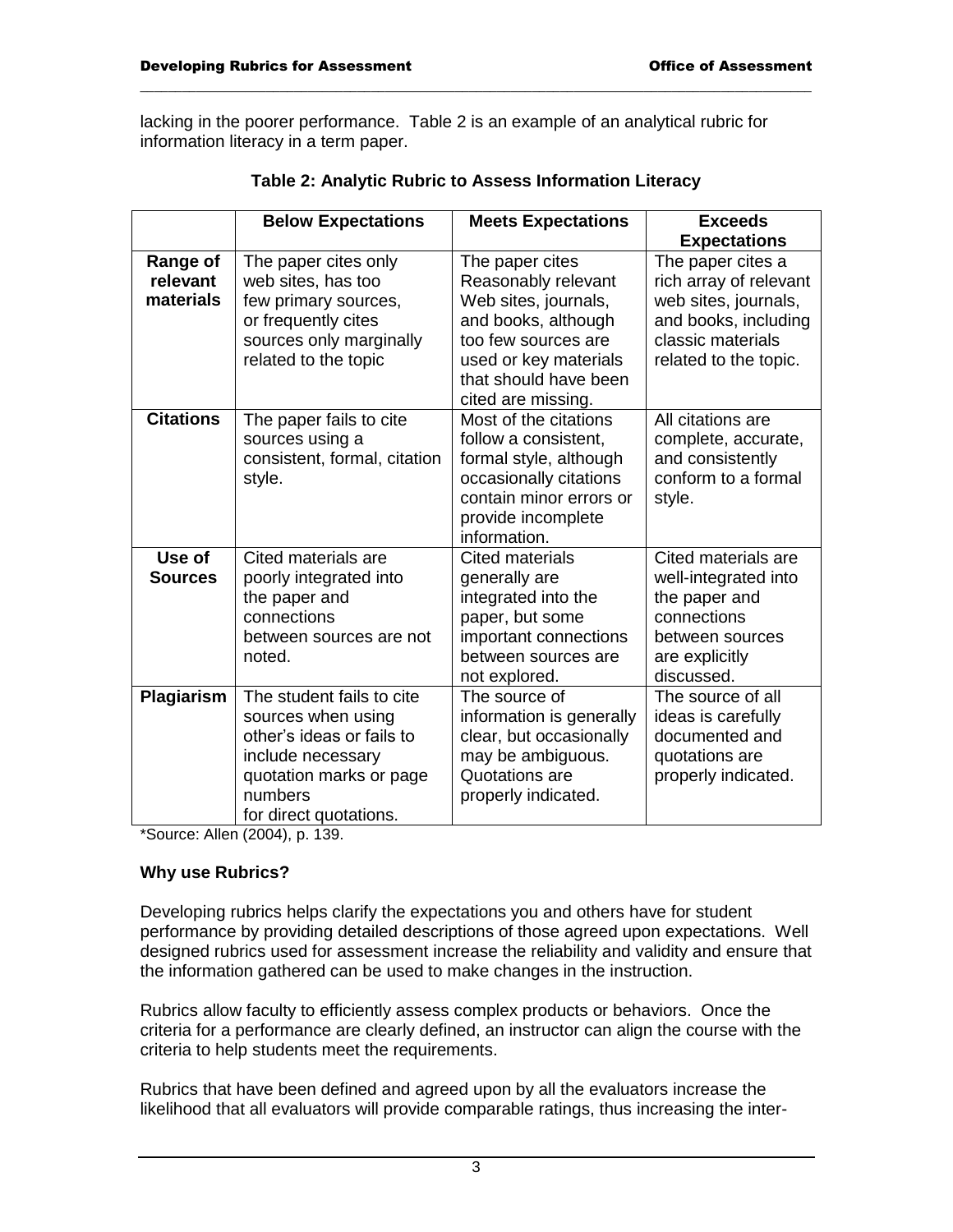rater reliability. As a result, the assessments based on these rubrics will be more effective and efficient.

 $\mathcal{L}_\mathcal{L} = \{ \mathcal{L}_\mathcal{L} = \{ \mathcal{L}_\mathcal{L} = \{ \mathcal{L}_\mathcal{L} = \{ \mathcal{L}_\mathcal{L} = \{ \mathcal{L}_\mathcal{L} = \{ \mathcal{L}_\mathcal{L} = \{ \mathcal{L}_\mathcal{L} = \{ \mathcal{L}_\mathcal{L} = \{ \mathcal{L}_\mathcal{L} = \{ \mathcal{L}_\mathcal{L} = \{ \mathcal{L}_\mathcal{L} = \{ \mathcal{L}_\mathcal{L} = \{ \mathcal{L}_\mathcal{L} = \{ \mathcal{L}_\mathcal{$ 

#### **Writing Rubrics**

#### Set the Scale

Select a learning outcome from your academic program. Use your professional judgment to assess student learning on a scale of 1-3, 1-4, 1-5, or 1-X that is appropriate for evaluating the performance.

#### Define the Ratings

Add appropriate descriptors to each number on the scale that you have identified.  $4 =$  Advanced;  $3 =$  Proficient;  $2 =$  Basic;  $1 =$  Beginning

Step 3: Identify basic descriptions

Add simple descriptions for each number on the scale.

4 – Advanced ability to \_\_\_\_\_\_\_\_; 3 – Proficient ability to \_\_\_\_\_\_\_\_;

2 – Basic ability to  $\therefore$  1 – No ability to  $\therefore$ 

Step 4: Descriptions of what performance will look like at each level

- 4 The student is able to (description of what advanced performance would look like).
- 3 The student is able to (description of what proficient performance would look like) but not yet able to (description of advanced performance).
- 2 The student is able to (description of what basic performance would look like) but not yet able to (description of proficient performance).
- 1 The student is unable to (description of desired performance).

For additional training on developing rubrics: <http://www.vcu.edu/cte/resources/videos/Rubrics/Rubrics.html>

To access an online program that provides templates for various types of rubrics: [http://www.vcu.edu/cte/resources/videos/Rubistar\\_tutorial/index.html](http://www.vcu.edu/cte/resources/videos/Rubistar_tutorial/index.html)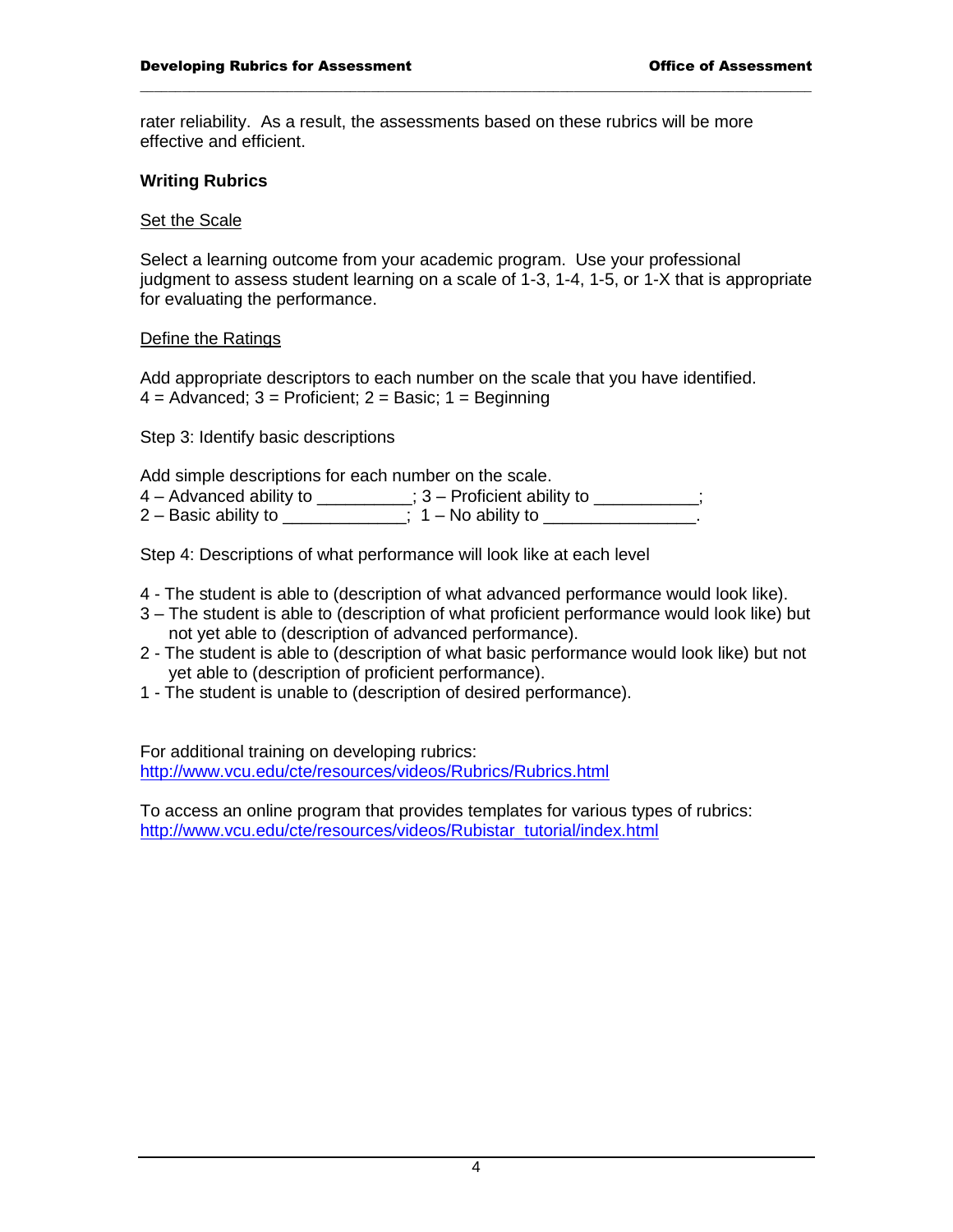#### **Additional Resources**

Training on developing rubrics:

For additional training on developing rubrics: <http://www.vcu.edu/cte/resources/videos/Rubrics/Rubrics.html>

To access an online program that provides templates for various types of rubrics: [http://www.vcu.edu/cte/resources/videos/Rubistar\\_tutorial/index.html](http://www.vcu.edu/cte/resources/videos/Rubistar_tutorial/index.html)

 $\mathcal{L}_\mathcal{L} = \{ \mathcal{L}_\mathcal{L} = \{ \mathcal{L}_\mathcal{L} = \{ \mathcal{L}_\mathcal{L} = \{ \mathcal{L}_\mathcal{L} = \{ \mathcal{L}_\mathcal{L} = \{ \mathcal{L}_\mathcal{L} = \{ \mathcal{L}_\mathcal{L} = \{ \mathcal{L}_\mathcal{L} = \{ \mathcal{L}_\mathcal{L} = \{ \mathcal{L}_\mathcal{L} = \{ \mathcal{L}_\mathcal{L} = \{ \mathcal{L}_\mathcal{L} = \{ \mathcal{L}_\mathcal{L} = \{ \mathcal{L}_\mathcal{$ 

Web sites and examples:

<http://www2.acs.ncsu.edu/UPA/assmt/resource.htm>

<http://academicaffairs.cmich.edu/caa/assessment/resources/toolkit.shtml>

- 1. [Winona State University's](http://www.winona.edu/air/rubrics.htm) extensive list of rubrics for various disciplines, skills, and college-level assignments includes examples from many campuses. Note the link you can use to suggest additional examples.
- 2. Examples of rubrics for general education outcomes: (Also see the [University of](http://assessment.uncg.edu/GEDassess.htm)  [North Carolina-Greensboro's](http://assessment.uncg.edu/GEDassess.htm) links to general education rubrics.)
	- o [Bowling Green State University.](http://www.bgsu.edu/offices/assessment/page31439.html) Also has links to other information about assessment rubrics.
	- o [Brenau University.](http://intranet.brenau.edu/assessment/) Select *Forms and Rubrics* and follow the drop-down menus. (*Word* documents)
	- o [California State University, Fresno,](http://www.csufresno.edu/irap/assessment/rubric.shtml) with suggestions for developing and using rubrics.
	- o [Isothermal Community College](http://www.isothermal.edu/talc/assessment/AssessmentHistory.pdf) (*pdf* file). See pp. 30ff.
	- o [Northern Arizona University.](http://www4.nau.edu/assessment/assessment/liberal/) Scroll down to *Sample rubrics for the liberal studies skills*.
	- o [OpenEd Practices](http://openedpractices.org/resources) resources. Select *Resource Types=Rubric*.
	- o [Palomar College.](http://www.palomar.edu/alp/) Select *benchmarks*.
	- o [State University of New York](http://assessment.binghamton.edu/gened.html) rubrics for campus-based general education assessment. From [SUNY's system-wide general education assessment](http://www2.acs.ncsu.edu/UPA/assmt/resource.htm#suny#suny)  [initiative;](http://www2.acs.ncsu.edu/UPA/assmt/resource.htm#suny#suny) posted by Binghamton University.
	- o [University of Wisconsin-Eau Claire](http://www.uwec.edu/assess/rubrics/index.htm) (*Word* documents).
	- o [Washington State University](http://wsuctproject.wsu.edu/ctr.htm) rubric for critical thinking.
	- o http://intranet.cps.k12.il.us/Assessments/Ideas and Rubrics/Rubric Ban [k/rubric\\_bank.html](http://intranet.cps.k12.il.us/Assessments/Ideas_and_Rubrics/Rubric_Bank/rubric_bank.html)
	- o Examples of [rubrics](http://www2.acs.ncsu.edu/UPA/assmt/resource.htm#gened_rubrics#gened_rubrics) for general education outcomes
- 3. Sites designed for K-12 education, but useful as models and adaptable for higher education performance assessments.
	- o [Assessment Matters!](http://members.tripod.com/~ozpk/assess.html) has lots of rubric examples, plus other K-12 oriented assessment links.
	- o [Assessment and Rubric Information:](http://school.discoveryeducation.com/schrockguide/assess.html) Examples of evaluation scales/rubrics for various student and faculty activities.
	- o [Rubric generators](http://www.teach-nology.com/web_tools/rubrics/) create rubrics for various topics.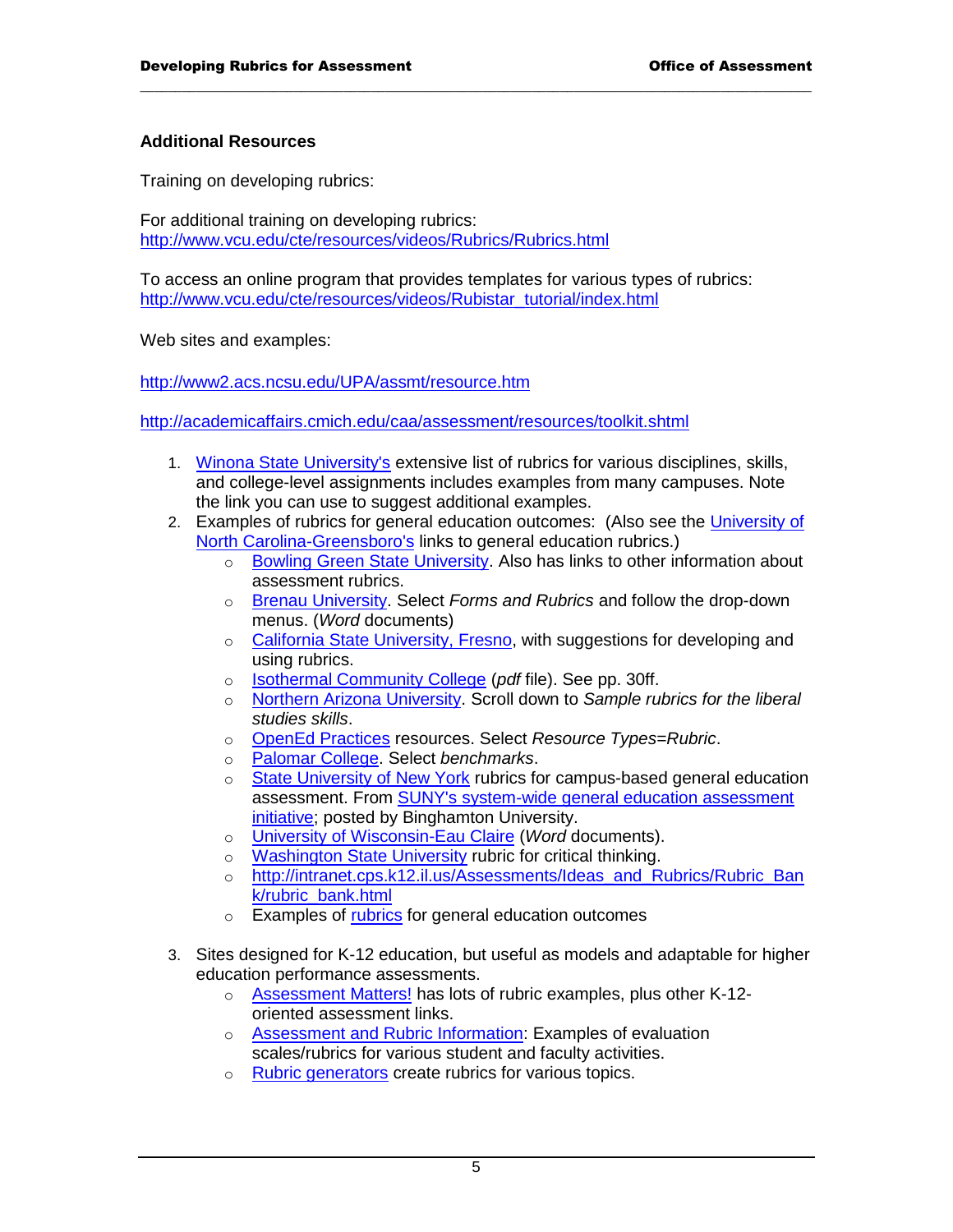o [RubiStar](http://rubistar.4teachers.org/index.php) lets you find, create, and save rubrics. From the Advanced Learning Technologies (ALTEC) project at the University of Kansas Center for Research on Learning.

 $\mathcal{L}_\mathcal{L} = \{ \mathcal{L}_\mathcal{L} = \{ \mathcal{L}_\mathcal{L} = \{ \mathcal{L}_\mathcal{L} = \{ \mathcal{L}_\mathcal{L} = \{ \mathcal{L}_\mathcal{L} = \{ \mathcal{L}_\mathcal{L} = \{ \mathcal{L}_\mathcal{L} = \{ \mathcal{L}_\mathcal{L} = \{ \mathcal{L}_\mathcal{L} = \{ \mathcal{L}_\mathcal{L} = \{ \mathcal{L}_\mathcal{L} = \{ \mathcal{L}_\mathcal{L} = \{ \mathcal{L}_\mathcal{L} = \{ \mathcal{L}_\mathcal{$ 

o [Steps in creating an assessment rubric,](http://webquest.sdsu.edu/rubrics/rubrics.html) from the [WebQuest](http://webquest.sdsu.edu/) site at San Diego State University.

#### **References**:

Allen, M.J. (2004*). Assessing academic programs in higher education*. Bolton, MA: Anker.

Allen M.J. (2006) Assessing general education programs. San Francisco, CA: Josey-Bass.

Mertler, Craig A. (2001). Designing scoring rubrics for your classroom. Practical Assessment, Research & Evaluation, 7(25). Available online: <http://ericae.net/pare/getvn.asp?v=7&n=25>

Moskal, Barbara M. (2000). Scoring rubrics: what, when and how? Practical Assessment, Research & Evaluation, 7(3). Available online: <http://ericae.net/pare/getvn.asp?v=7&n=3>

Stevens, Dannelle and Levi, Antonia. (2005). *Introduction to Rubrics*. Sterling, VA: Stylus